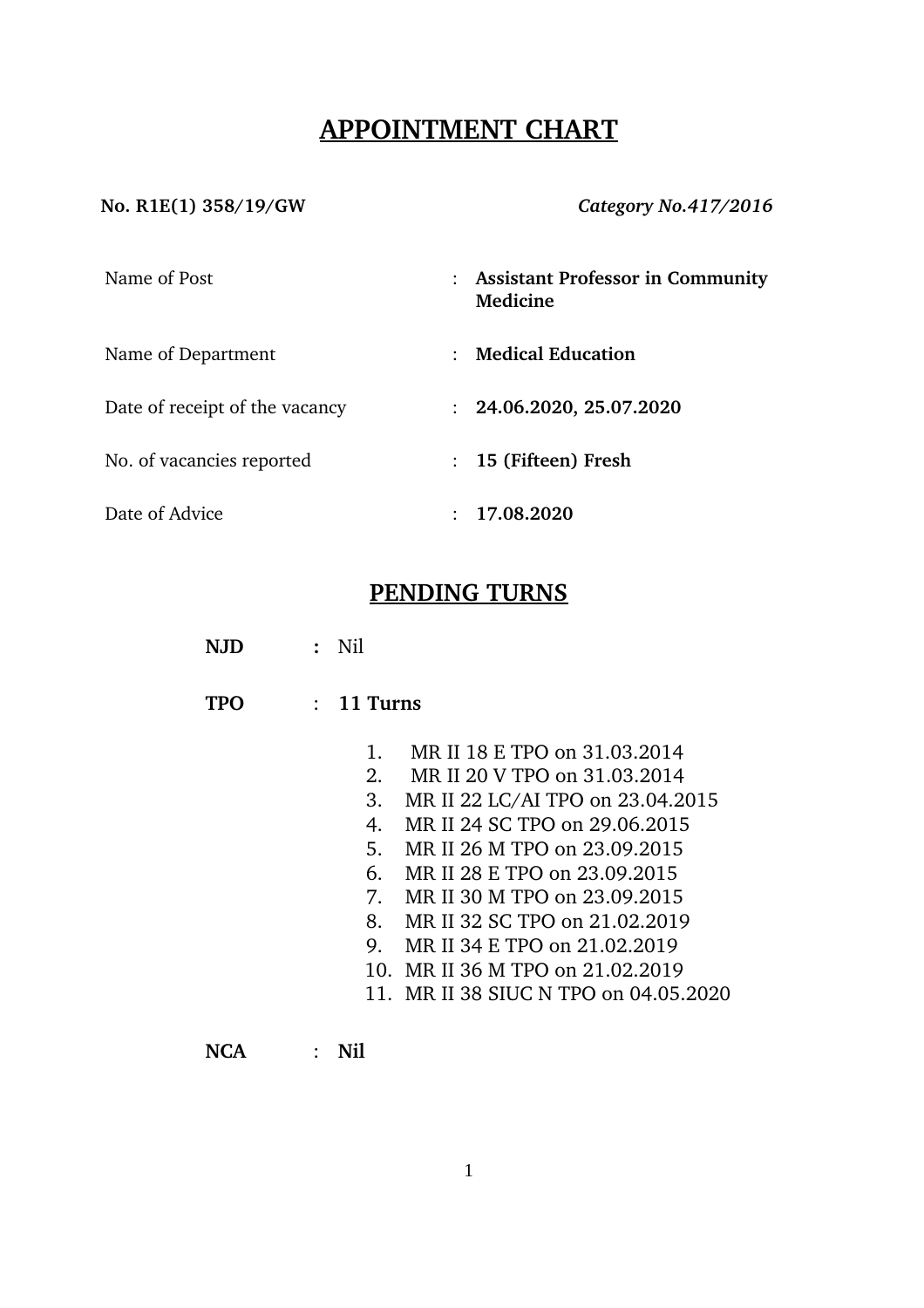# **MAIN ROTATION STANDS AT MR II 39 OC TO BE CONTINUED FROM MR II 40 OBC**

| SI.<br>No.     | <b>Name and Address</b>                                                                                                                        | Rank No.             | <b>Community</b>          | Rotation as approved by<br>the Commission        | <b>Remarks</b> |
|----------------|------------------------------------------------------------------------------------------------------------------------------------------------|----------------------|---------------------------|--------------------------------------------------|----------------|
| $\mathbf{1}$   | <b>RESMI S</b><br>SARITHA, CHENTHI,<br>PONGUMMOODU<br>THIRUVANANTHAPURAM<br>695011                                                             | $R - 26$<br>(List I) | <b>EZHAVA</b>             | MR II 18 E TPO on<br>31.03.2014 satisfied.       |                |
| $\overline{2}$ | <b>RONNIE THOMAS</b><br>KUNNAPPALLIL<br>POOVARANY PO, PAIKA<br>KOTTAYAM 686577                                                                 | $R - 7$ (List<br>I)  | $\left( \cdot \right)$    | <b>MR II 41 OC</b>                               |                |
| 3              | <b>GAYATRI L K</b><br>TC 43/629(3), GAYATRI,<br><b>ARA-105</b><br>KAMALESWARAM,<br><b>MANACAUD P O</b><br>TRIVANDRUM 695009                    | $R - 40$<br>(List I) | <b>VISWAKARMA</b>         | MR II 20 V TPO on<br>31.03.2015 satsfied         |                |
| $\overline{4}$ | <b>NAVYA CJ</b><br><b>QUARTERS NUMBER 11</b><br><b>AMALA INSTITUTE OF</b><br>MEDICAL SCIENCES,<br><b>AMALA NAGAR</b><br><b>THRISSUR 680555</b> | $R - 36$<br>(List I) | LATIN<br><b>CATHOLICS</b> | MR II 22 LC/AI TPO<br>on 23.04.2015<br>satisfied |                |
| 5              | <b>VEENA MONEY</b><br>XANADU<br>PUTHIYAKAVU<br>ERNAKULAM 682301                                                                                | $R - 50$<br>(List I) | <b>SC - VELAN</b>         | MR II 24 SC TPO on<br>29.06.2015 satisfied       |                |
| 6              | <b>JESHA MOHAMMEDALI</b><br><b>MUNDODAN</b><br><b>THUSHARA</b><br>CHANGUVETTI, KOTTAKKAL<br>MALAPPURAM 676503                                  | $R - 24$<br>(List I) | <b>MAPPILA</b>            | MR II 26 M TPO on<br>23.09.2015 satisfied        |                |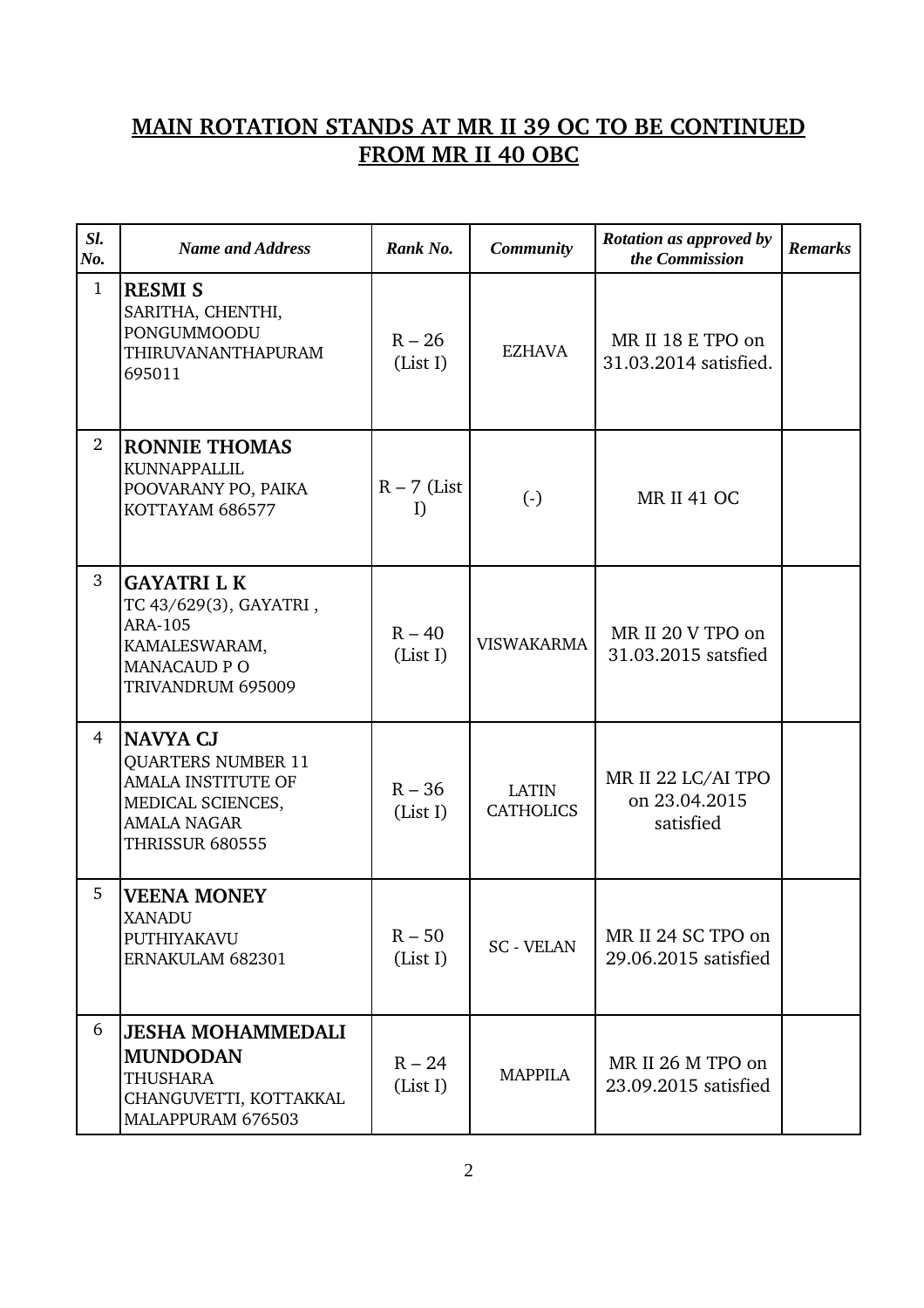| SI.<br>No. | <b>Name and Address</b>                                                                                                 | Rank No.             | <b>Community</b>                            | Rotation as approved by<br>the Commission | <b>Remarks</b> |
|------------|-------------------------------------------------------------------------------------------------------------------------|----------------------|---------------------------------------------|-------------------------------------------|----------------|
| 7          | <b>SULEKHA RANI R</b><br><b>VELIMPARAMBIL HOUSE</b><br><b>PARAVOOR</b><br><b>PUNNAPRA</b><br>ALAPPUZHA 688004           | $R - 28$<br>(List I) | <b>EZHAVA</b>                               | MR II 28 E TPO on<br>23.09.2015 satisfied |                |
| 8          | <b>RANA B MODI</b><br><b>GOVERNMENT OFFICERS</b><br>QUARTERS NO;C16<br><b>THEVALLY</b><br>KOLLAM 691009                 | $R - 31$<br>(List I) | <b>MUSLIM</b>                               | MR II 30 M TPO on<br>23.09.2015 satisfied |                |
|            |                                                                                                                         |                      | MR II 32 SC TPO on 21.02.2019 now satisfied |                                           |                |
|            | No candidates in List I of Ranked List. Vacancy set apart for NCA Notification for SC                                   |                      |                                             |                                           |                |
| 9          | PRATHIBHA M T<br>NANDANAM THOTATHIL<br><b>EDAVATTOM</b><br>VELLIMON, KOLLAM                                             | $R - 8$<br>(List I)  | $\left( -\right)$                           | <b>MR II 43 OC</b>                        |                |
| 10         | <b>JINCY J</b><br>GRA/G-43, BETHANIA HOUSE<br>GANDHIPURAM,<br><b>SREEKARIYAM PO</b><br>THIRUVANANTHAPURAM<br>695017     | $R - 9$<br>(List I)  | $\left( -\right)$                           | <b>MR II 45 OC</b>                        |                |
| 11         | <b>SUMA SUSAN MELOOT</b><br>MELOOT, SGRA 241<br><b>SHARON GARDENS</b><br>NALANCHIRA PO,<br>THIRUVANANTHAPURAM<br>695015 | $R - 11$<br>(List I) | $\left( -\right)$                           | <b>MR II 47 OC</b>                        |                |
| 12         | <b>DIVYAMOL N</b><br><b>NALLAT HOUSE</b><br><b>KUNDUKAD</b><br>KIZHAKKANCHERI,<br>PALAKKAD 678684                       | $R - 12$<br>(List I) | $\left( \cdot \right)$                      | <b>MR II 49 OC</b>                        |                |